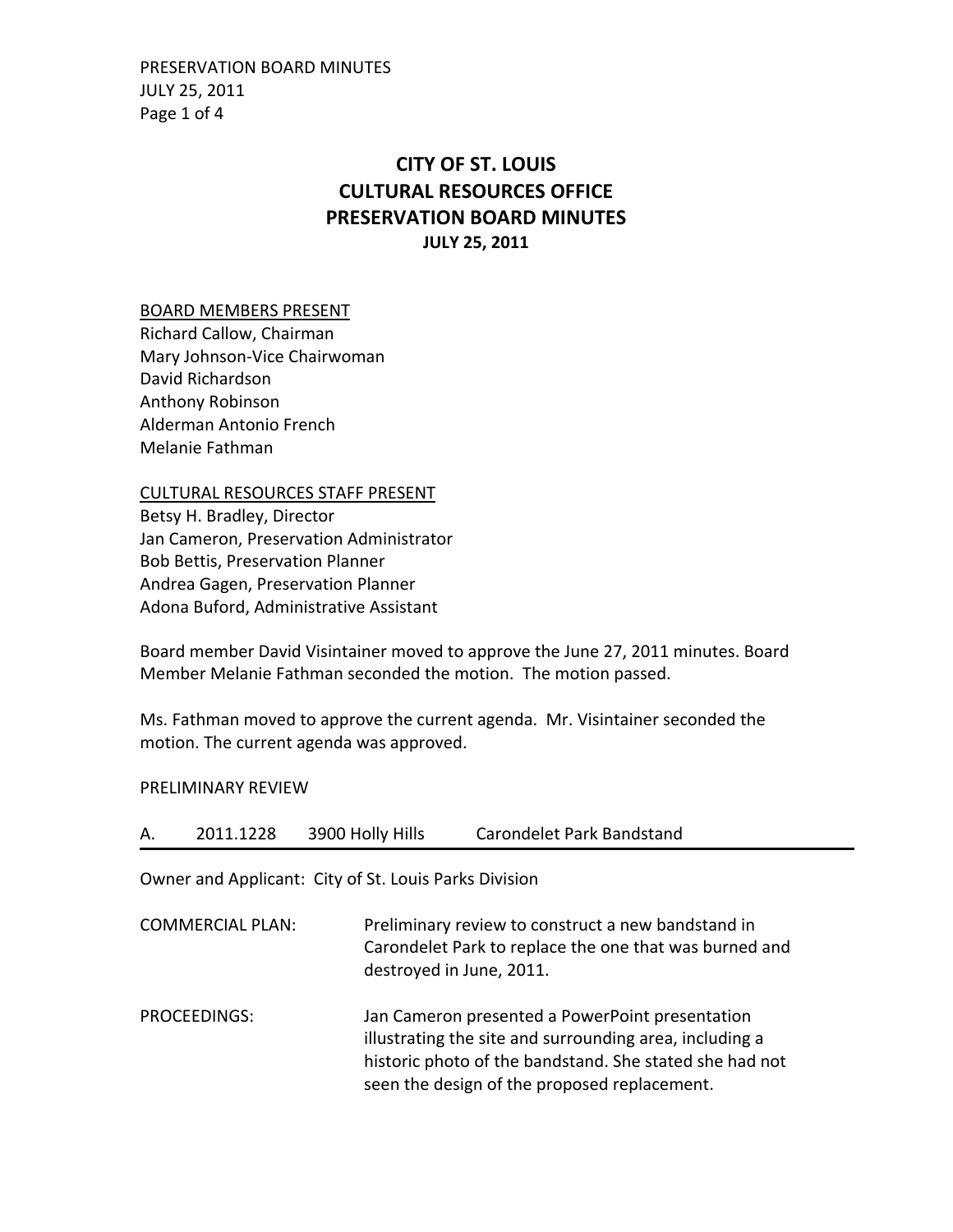PRESERVATION BOARD MINUTES JULY 25, 2011 Page 2 of 4

|                          | Daniel Skillman, Commissioner of Parks, City of St. Louis<br>testified on behalf of the proposal. He stated that the<br>historic bandstand was completely destroyed by fire. He<br>showed an illustration of the proposed new bandstand<br>consisting of prefabricated coated galvanized steel with a<br>wood ceiling and asphalt shingled roof. Mr. Skillman<br>stated that the bandstand would be placed on a concrete<br>slab and that the site would be graded so that the<br>bandstand would be accessible. The Carondelet Park<br>Advisory Board has approved the design for the structure<br>which would cost \$165,000.00. |
|--------------------------|------------------------------------------------------------------------------------------------------------------------------------------------------------------------------------------------------------------------------------------------------------------------------------------------------------------------------------------------------------------------------------------------------------------------------------------------------------------------------------------------------------------------------------------------------------------------------------------------------------------------------------|
|                          | Betsy Bradley testified, stating the need to consider<br>whether the design and materials of this structure would<br>be consistent with quality of the other park structures.                                                                                                                                                                                                                                                                                                                                                                                                                                                      |
| <b>FINDINGS OF FACT:</b> | The Preservation Board finds that the scale and<br>proportions of the proposed replacement bandstand are<br>generally appropriate. The Board also finds that its<br>relatively simple detailing is not compatible with the<br>Victorian ornamentation that is typical of other structures<br>in Carondelet Park.                                                                                                                                                                                                                                                                                                                   |
| <b>ACTION:</b>           | It was the decision of the Preservation Board to approve<br>the proposed design of the bandstand with the stipulation<br>that the Cultural Resources Office review the final design<br>to ensure that it is appropriate to the character of the<br>park. The motion was made by Ms. Fathman and seconded<br>by Mr. Visintainer. The motion passed.                                                                                                                                                                                                                                                                                 |

SPECIAL AGENDA ITEMS

Nominations to the National Register of Historic Places.

| В. | 2710-2716 Lafayette Avenue - Lafayette Garage and Repair Company |  |  |
|----|------------------------------------------------------------------|--|--|
|----|------------------------------------------------------------------|--|--|

| PROCEEDINGS: | Andrea Gagen presented a PowerPoint presentation on<br>the property. George Lafser of Lafser Associates spoke<br>briefly about the nomination prepared by his firm.                                                                     |
|--------------|-----------------------------------------------------------------------------------------------------------------------------------------------------------------------------------------------------------------------------------------|
| ACTION:      | It was decision of the Preservation Board to direct the staff<br>to prepare a report for the State Historic Preservation<br>Office that the Lafayette Garage and Repair Company<br>property meets the requirements of National Register |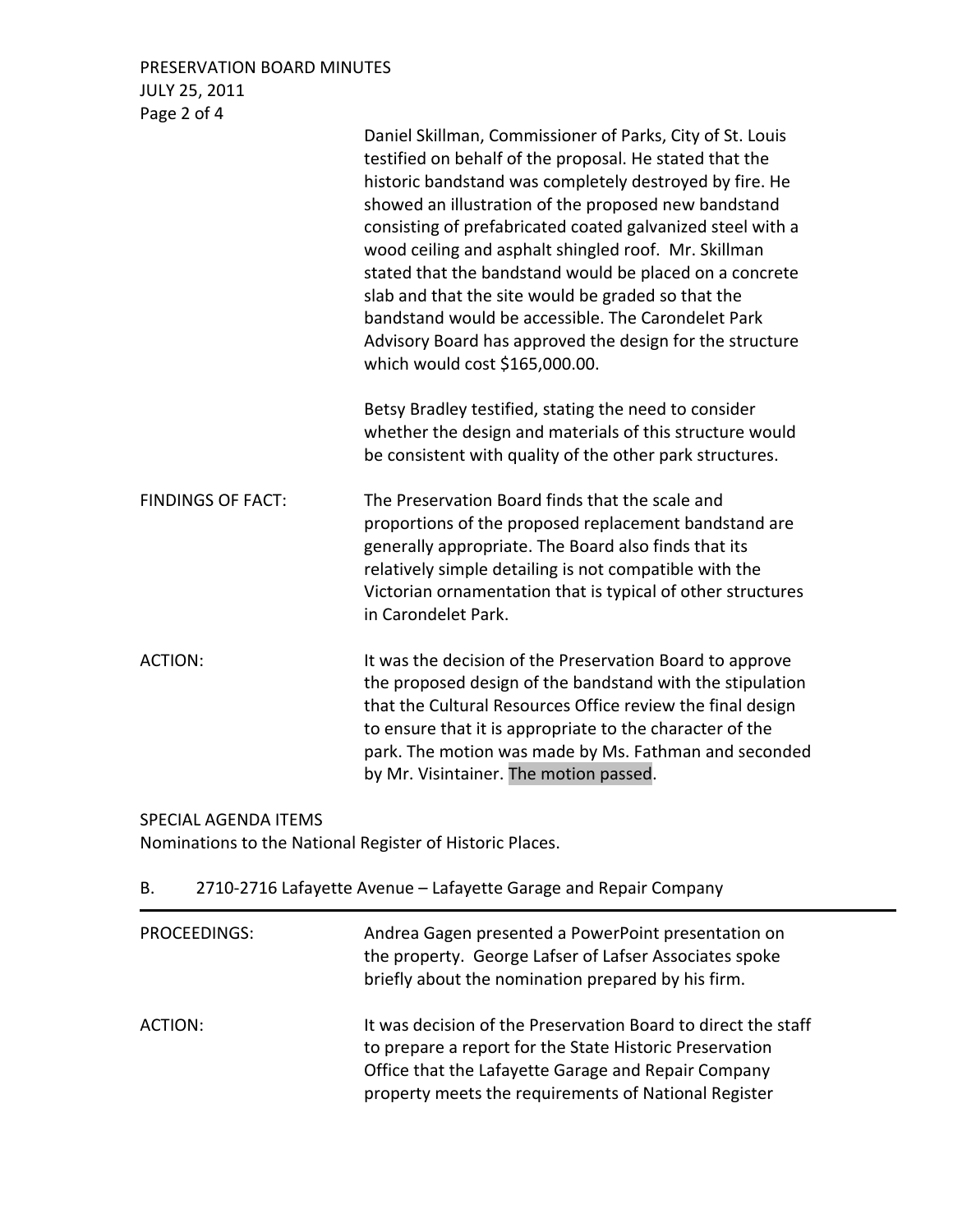PRESERVATION BOARD MINUTES JULY 25, 2011 Page 3 of 4

> Criterion A for Commerce in its relationship to the Multiple Property Document, *Historic Auto‐Related Resources of St. Louis* under the context "Marketing and Servicing the Automobile in St. Louis, circa 1900‐1955." The motion was made by Board Member David Richardson and seconded by Ms. Fathman. The motion passed unanimously.

C. Reber Place Historic District (roughly bounded by Arsenal Street, Kingshighway Boulevard, Southwest at the ally east of Hereford Street)

| PROCEEDINGS: | Jan Cameron presented a PowerPoint presentation on the<br>proposed district. Lynn Josse spoke in favor of<br>recommending the district for listing in the National<br>Register.                                                                                                                                                                                                            |
|--------------|--------------------------------------------------------------------------------------------------------------------------------------------------------------------------------------------------------------------------------------------------------------------------------------------------------------------------------------------------------------------------------------------|
| ACTION:      | It was decision of the Preservation Board to direct the staff<br>to prepare a report for the State Historic Preservation<br>Office that Reber Place Historic District meets the<br>requirements of National Register Criterion A for<br>Community Planning & Development. The motion was<br>made by Board Member Visintainer and seconded by Ms.<br>Fathman. The motion passed unanimously |

D. Presentation of grant project for a thematic survey of Modern Movement Architecture in the city, 1940‐c.1975

| PROCEEDINGS: | Betsy Bradley discussed a preliminary grant application to<br>the Missouri State Historic Preservation Office for a |
|--------------|---------------------------------------------------------------------------------------------------------------------|
|              | thematic survey of Mid-Century Modern Buildings in the                                                              |
|              | City of St. Louis. She described how the survey will                                                                |
|              | address all types of buildings built between 1940 and                                                               |
|              | 1975. The project will include a Multiple Property                                                                  |
|              | Documentation form that will facilitate listing properties in                                                       |
|              | the National Register of Historic Places. It will also include                                                      |
|              | the identification of buildings eligible for such listing and                                                       |
|              | designation as City Landmarks and an additional unit for                                                            |
|              | the city's Preservation Plan.                                                                                       |

E. Discussion of regulation of solar panels in Historic Districts.

PROCEEDINGS: Betsy Bradley re-opened the discussion of the approval of solar panels in historic districts. She provided a quick